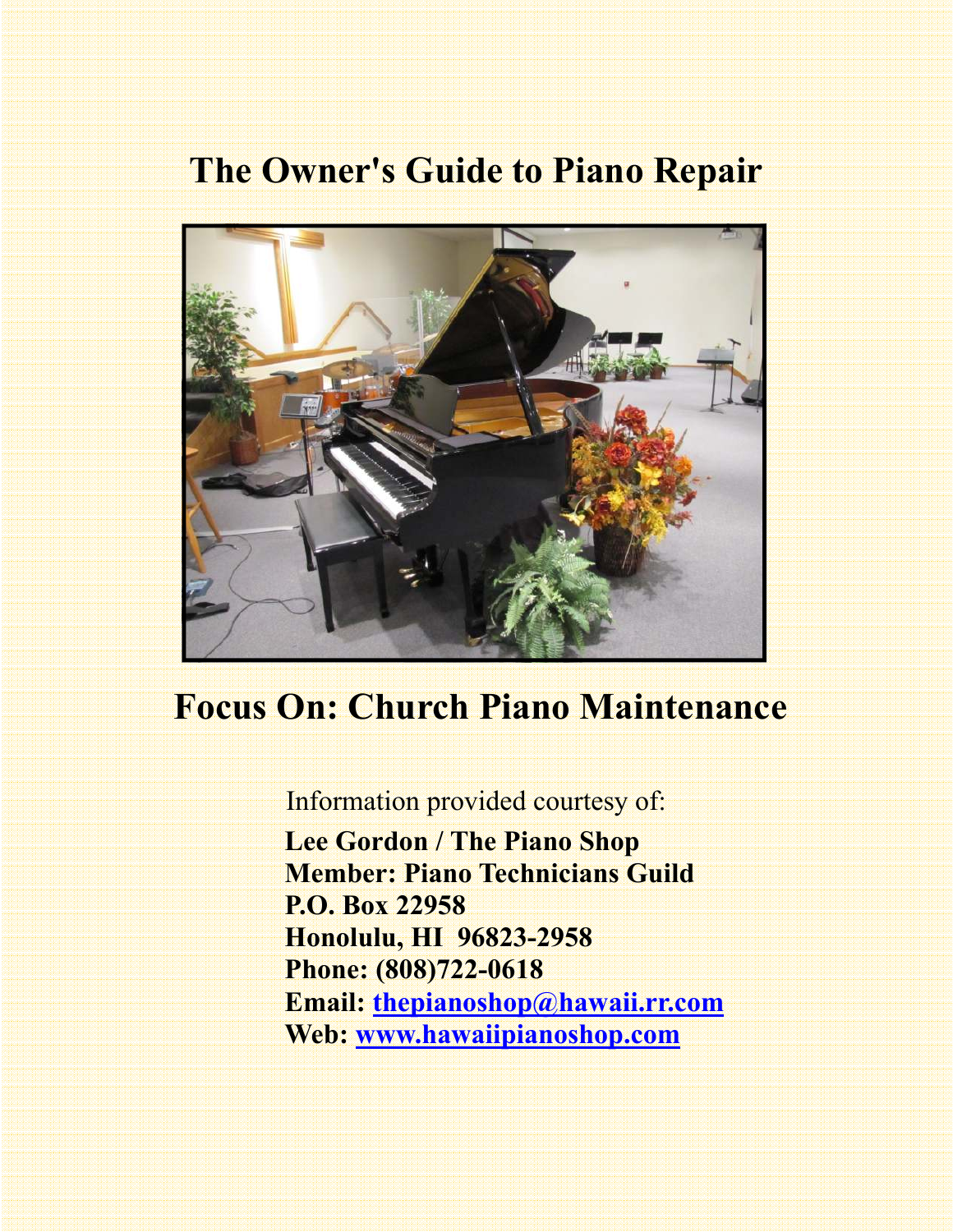**With music being an integral part of most church programs, taking proper care of the various pianos a church has should be a coordinated effort involving both a qualified technician and the appropriate church members or committees—it's not a job that should be left to chance**. The role of the technician is to: 1. listen to the representatives of the church to understand the church's musical needs in respect to their pianos, 2. inspect said pianos to give a plan of action to fulfill those needs, and 3. provide the expertise to accomplish the agreed upon repairs and maintenance. **This brochure is intended to give some general guidelines to serve as a starting point in developing a coordinated maintenance program for the pianos of your church.** 



*Up front and center.* 

### **Most churches have a number of pianos throughout the church building. What specific needs do the various pianos typically found in a church have?**

#### **The sanctuary piano:**

 Whether a church has a large sanctuary with an well designed set-up for a cast of musicians (see cover photo), or a small sanctuary with a simple piano and organ combination (above photo), the sanctuary piano should receive first-class maintenance. This would include a **minimum** of two tunings a year, regularly scheduled regulation, voicing, cleaning, etc. (Regulation involves resetting adjustments in the action originally made in the factory to bring the performance of a piano up to its potential, while voicing involves working with tonal qualities of the piano by precise adjustments to the surface of the felt hammers which strike the strings.)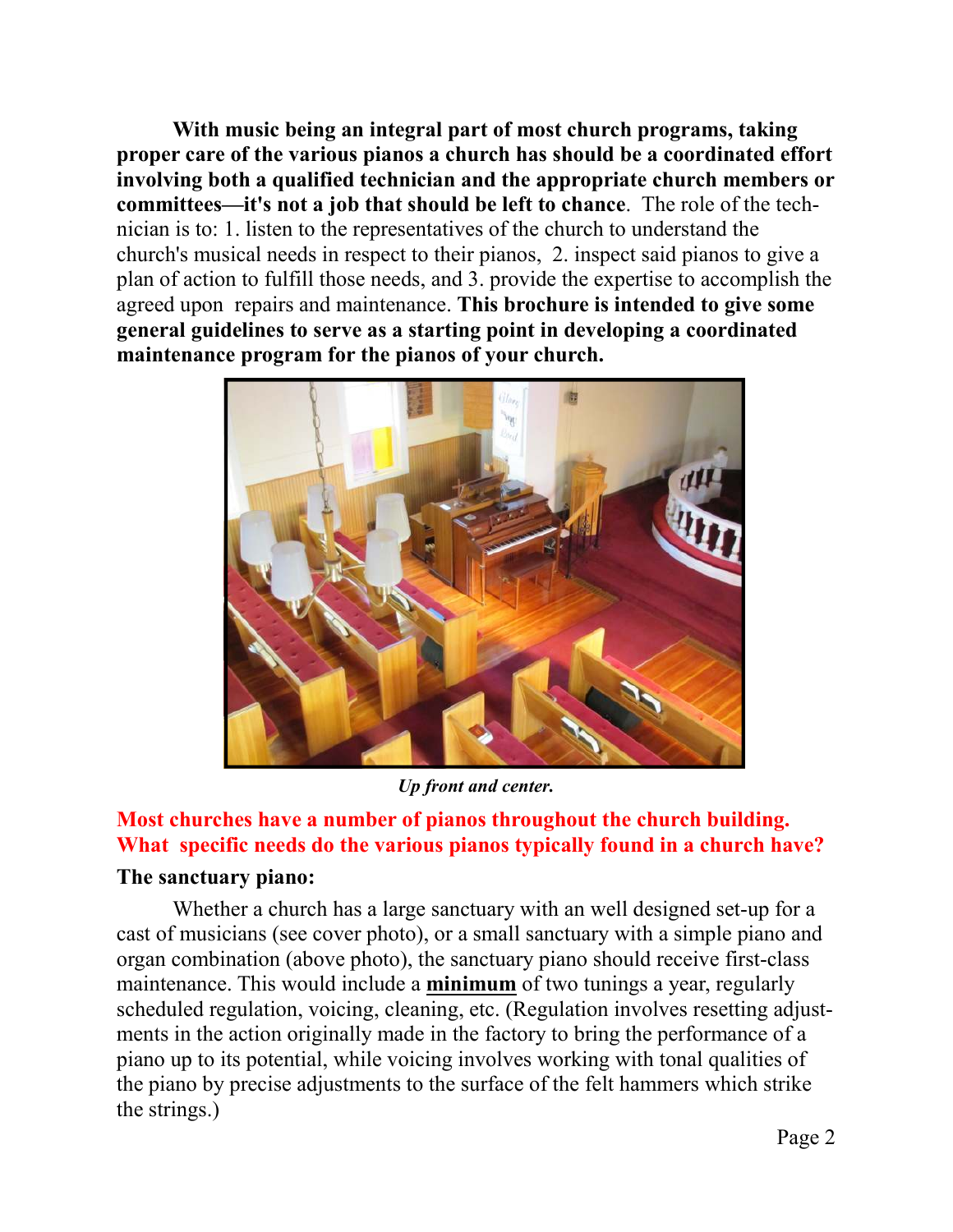While some churches are fortunate enough to have climate control systems which keep temperature and humidity constant year-round, other churches must keep a careful eye on utility bills by heating (or cooling) the sanctuary (and other parts of the church depending on usage)—leading to swings in temperature and/or humidity which affect tuning stability.

 For sanctuary pianos in a church where temperature and humidity tend to vary, more frequent maintenance may be expected. If the heat is turned up on Sundays, then dropped back down during the week, expect to double the frequency of tunings. Obviously, if the savings in utility bills are significant, an increase in the budget for piano maintenance might be well justified.



 Having a humidity control system designed specifically for the piano may also be helpful. The installation of a specialized system will help iron out swings in pitch and should make tunings more stable as well as lessen other humidity-related problems. (This type of system is also useful for other pianos of a church.)



 Another specific need of the sanctuary piano might be that of a dedicated amplification system, especially when the piano is teamed with other amplified instruments and vocalists. Even a quality grand, such as the sanctuary piano featured on the cover of this article, can be drowned out when a praise band with full percussion and electric (or amplified acoustic) guitars are added to the mix.

 Having a quality microphone and sound system is of course vital to provide effective amplification of a piano. Correct placement of the microphone in relationship to the piano is the area where your technician can be of most service.

 Of course, having top-end maintenance won't give satisfactory results if the sanctuary piano itself is not up to the challenge of filling a large room with sound. Ordinarily, the best piano the church has is in the sanctuary, but if that piano is not providing quality sound and performance, an upgrade might be worth considering. (The topic of piano acquisition will be touched upon later in this article.)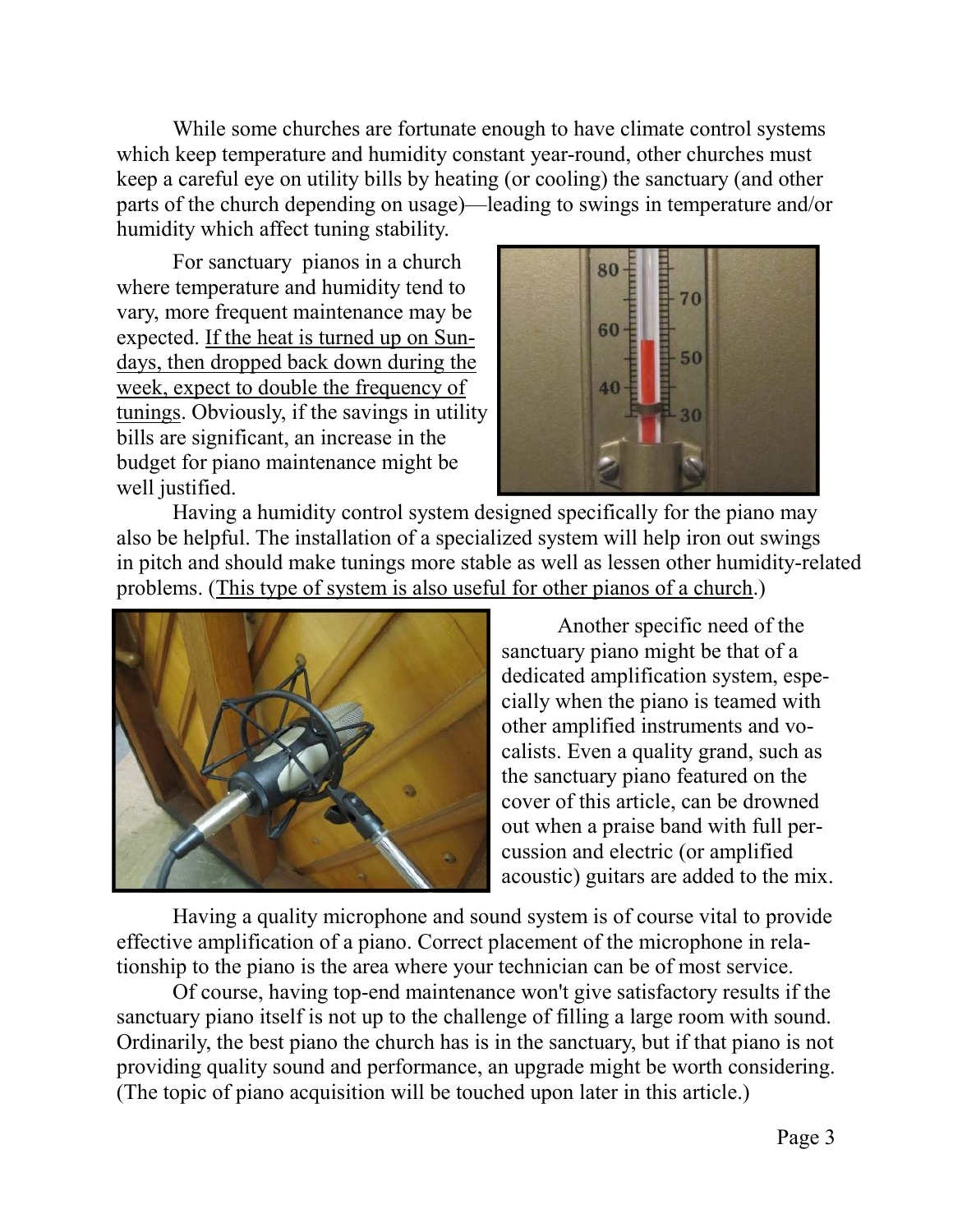

#### **The balcony piano:**

 Depending on the set up of the church (more specifically, where the choir sits), the balcony piano may be used just as frequently as the piano on the main floor of the sanctuary. If that's the case it should be maintained to the same high standards as its main floor partner, starting with the scheduling of regular tuning, regulation and voicing

 Unfortunately, aside from tuning, balcony pianos oftentimes are more likely to be neglected when it comes to essential maintenance—a result of not being so directly in the spotlight of the congregation. A thorough check-up and itemized list of needed repairs would be the first step to take (if maintenance has not been a high priority in the past), followed by the scheduling of recommended repairs and maintenance. The good news is once a neglected piano is brought up to speed, a normal maintenance plan should be enough to make sure the piano remains in top form.

#### **The basement piano:**

 For a basement piano which serves an important purpose, such as choir practice, a once or twice a year tuning should be considered the minimum level of maintenance. If other issues have not been attended to for some time, a thorough inspection should be done, with an itemized list of repairs drawn up for consideration.

Unfortunately, the church



Page 4 basement is often the end of the road for church pianos which don't have a defined purpose. For such pianos, neglected maintenance will often result in a piano which is played rarely, if ever. Sometimes these pianos are indeed not worth fixing, but other times tuning and a bit of maintenance are all that's needed to bring the piano up to the condition where it might be enjoyed. Remember that a piano almost certainly won't be played if it is badly out of tune—get a neglected piano tuned up and put into good condition and it's much more likely that it will be used and enjoyed.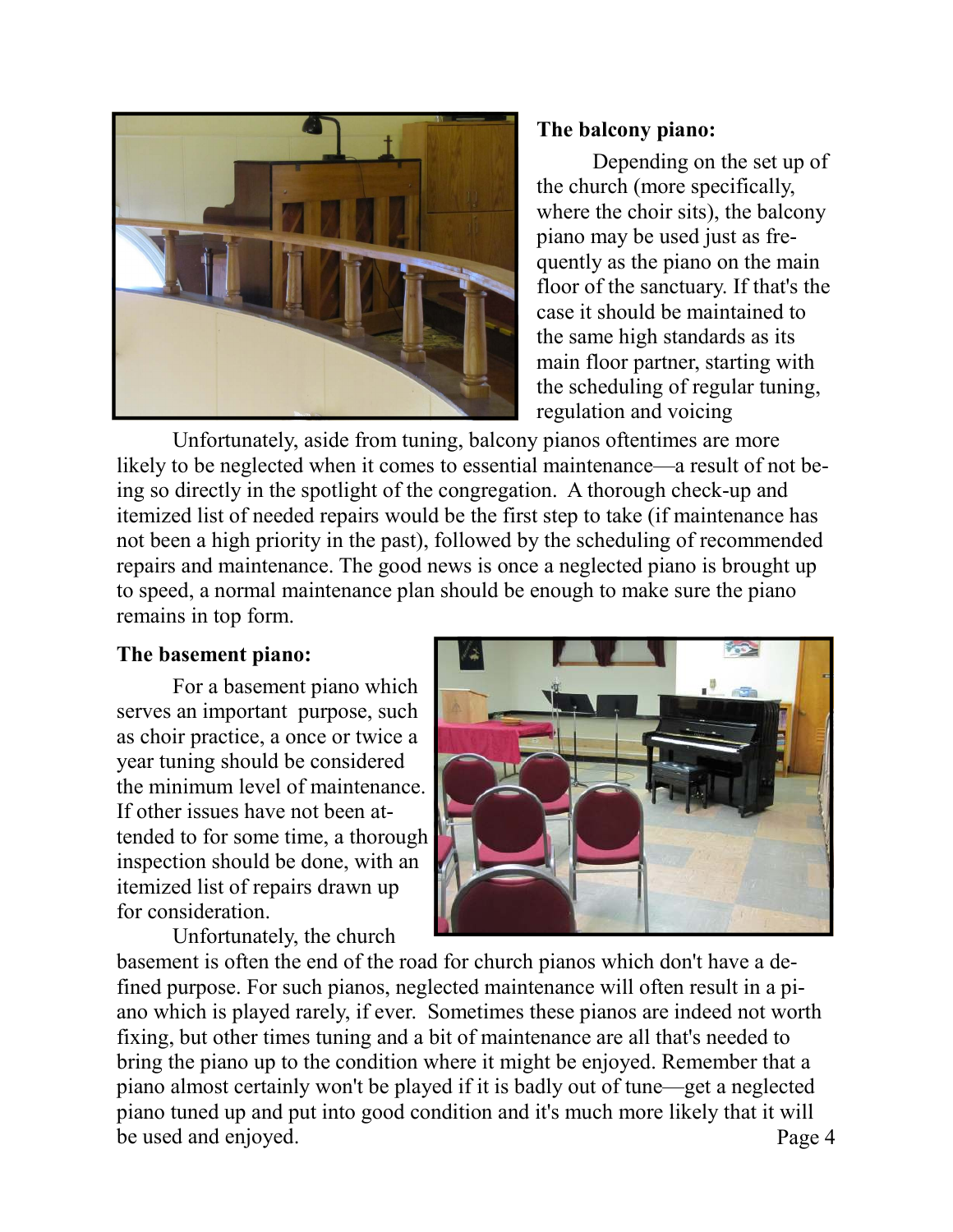#### **Fellowship hall pianos:**

 Since fellowship halls (and parlors) of many churches are used for places of socialization, having a well-tuned piano on hand for occasions in which music is called for is sure to be appreciated.

 Appropriate use of an available piano should be encouraged. The more frequently a piano is used, the more likely church members will be to plan on including



music in their activities. (One way to encourage use is to keep an open hymnal or songbook available on the piano at all times, along with a printed note to the effect that the piano has been tuned and is meant to be enjoyed.)



#### **Classroom pianos:**

 Sunday school rooms or classrooms often have a piano intended for use on a regular basis with the children of a church.

 Although young children may be just beginning to appreciate music and develop their musical ears, they will be more likely to enjoy music played on a piano which is in tune than on one which is not.

#### **Overview of maintenance needs:**

 Each church is unique, and the amount of use pianos have in worship and social activities will vary greatly from one church to the next, but as a general rule it is safe to say that a church which makes an effort to have its pianos tuned and kept in good repair will be more likely to see them used and enjoyed.

When pianos are left untuned year after year, it is often perceived that they are not playable. A common opinion many folks have is that a piano which is badly out of tune from years of neglect can't be tuned again.

 Fortunately, this is almost never the case. With some effort, even a longneglected piano can be brought back to life. Bringing all the pianos of a church into good playing condition and keeping them there is always a good investment!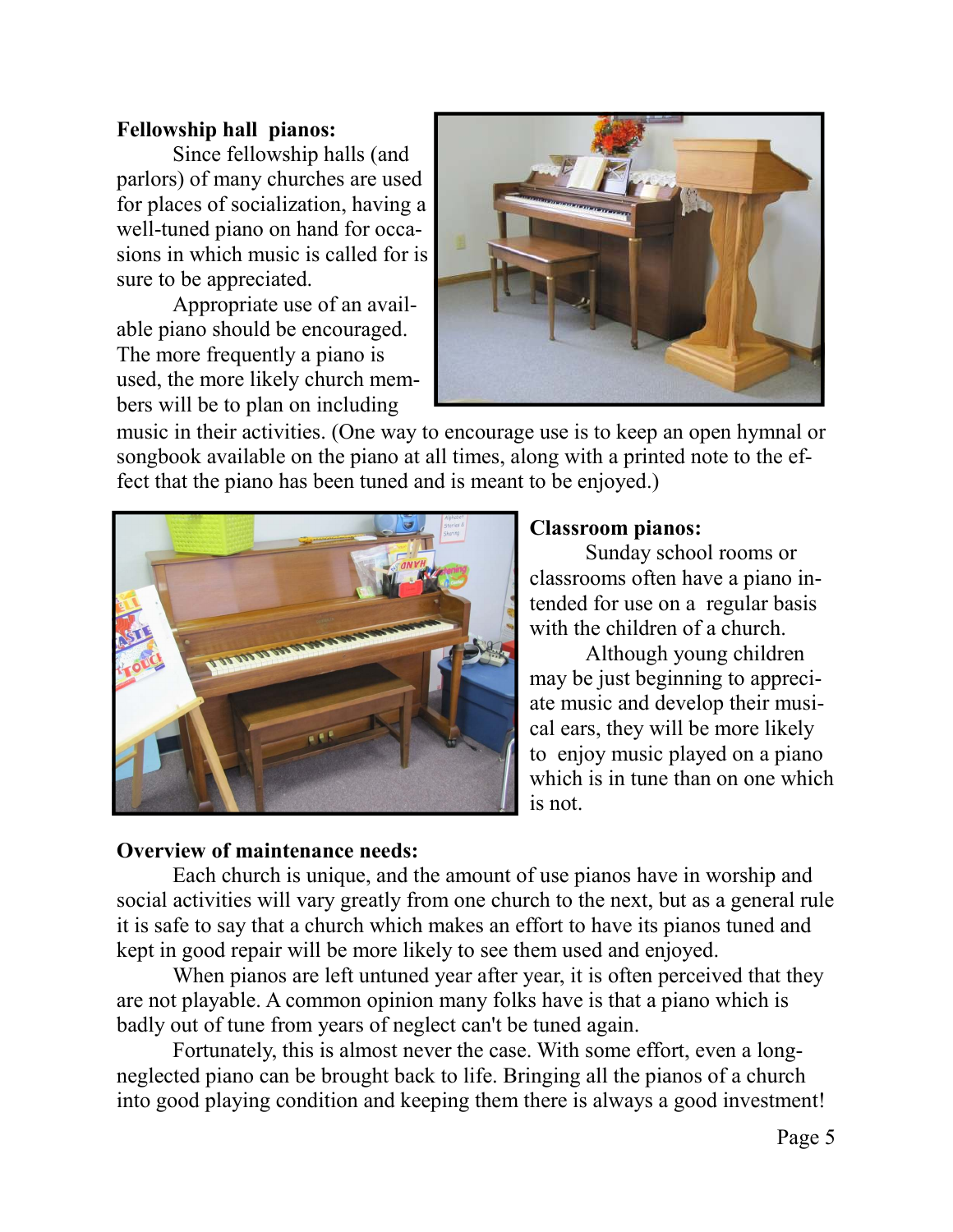#### **What other general issues are there for the music or finance committees to consider related to the church's pianos?**

#### **Mobility issues:**

Pianos often need to be moved from point A to point B in a church environment, so auxiliary casters (or dollies) can be of real benefit. Not only do dollies make moving a piano on a carpeted surface easier, but they also protect many hard-surface floors from being marred by the small metal casters that the typical piano comes equipped with. Again, your technician can be of assistance here, with both purchase and installment of this type of equipment.



#### **Donation of pianos:**

Instruments which are given to a church can be both a blessing and a curse. If a church is strapped for cash and in need of a piano for a specific area, having a quality piano given to the church as an donation can of course be an answer to a prayer, especially in a situation where the piano is a new one purchased after careful consideration of available makes and models and the location for which the piano will be put into use.

 On the other hand, an older instrument which is given to the church may be in poor condition and needing numerous repairs, or not be well suited for the location which the giver has in mind, or (worse still) not needed at all. Many churches have more pianos on hand than they actually need, largely because once a piano is donated, getting rid of it (ever) can be a delicate issue.

 If possible it is a good idea to have your technician inspect any piano being considered for donation before it is actually delivered to the church. Then, the technician's findings can be considered by the appropriate committee and a thoughtful decision can be made.

#### **Disposal of unwanted pianos:**

 For pianos which are currently housed by a church and are unwanted, it is a wise idea to announce the desire to "look for a good home for the piano" in order to avoid hurt feelings, especially when the identity of the original donor is not common knowledge. (If someone's mother or grandmother originally owned the piano and it was given in memorial, better to find out before the piano is removed than after.)

To avoid future problems of this nature down the road, a brass plaque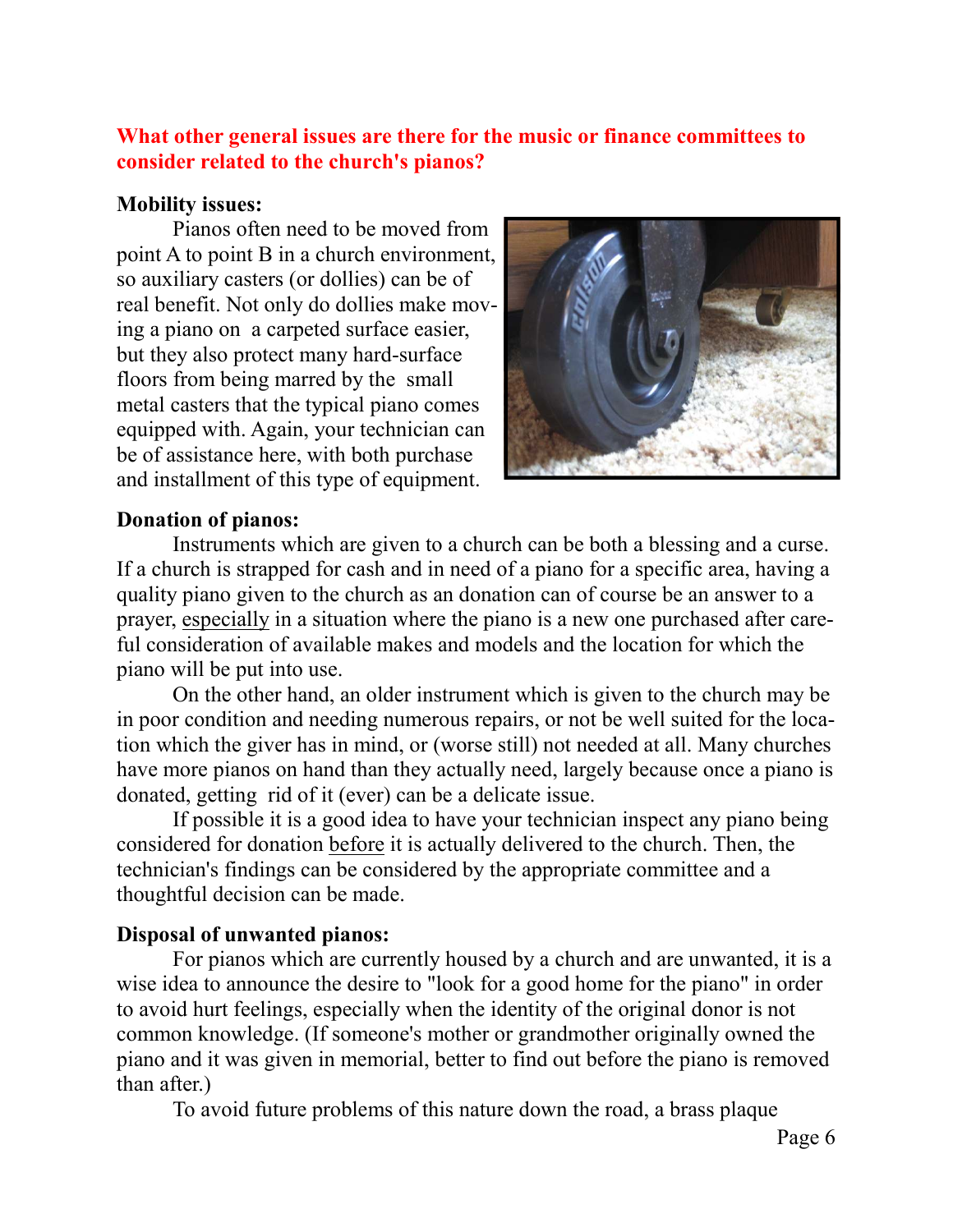affixed to the fallboard with the name of the donor (or at the very least, a card taped to the inside of the case) is a good idea—both for the fact that it recognizes the generosity of the gift, and also for helping future committees take into account whether living relatives of the donor are still church members.

#### **Purchase of new pianos:**

If possible, any purchase of new instruments should be a joint decision made up of those church members most likely to have strong opinions—the church pianist, the pastor, interested members of the music, finance and worship committees, and also your regular technician.

 Having a qualified technician's opinion is invaluable, especially when it comes down to deciding between brands and models. Every store's salesman will try to give the impression that the brand (or brands) the store is selling will best fit the bill (a piano salesman is, after all, in the business of selling pianos), but a technician can tell you (from a standpoint of someone who has actually worked on the various brands of pianos), which specific pianos will sound and perform the best, and which pianos will also hold up the best over time.

 When trying out pianos in the store, realize that the sound of an instrument in a showroom setting may differ from how it will sound in the room it is intended for. So, if the showroom is small, but a large sanctuary is the destination for the piano, look for an instrument with a bigger sound that will fill the target space.

 After your search committee has settled on a brand and model and has actually selected the exact piano you want, be sure to get the serial number of that specific piano and insist that the piano you've tried out and chosen is the one that is delivered. Stores will at times deliver a crated instrument of the same model when it's more convenient, and the replacement piano may or may not play and sound just the same.

#### **Getting the ball rolling:**

If all that is needed is a simple tuning on one or two pianos, a person in authority simply needs to contact a qualified technician to perform the service. However, if an overall maintenance program for a church's pianos is long overdue, an initial meeting and discussion of interested members of the church would be an extremely helpful first step. If that is the case, refer to the preliminary work-up supplement for helpful tips that will make the process go more smoothly. Once this initial set of steps has been taken, at that point call in your technician to assist in providing a plan of action to get your church from where it is now, to where you would like it to be in terms of the maintenance of its pianos.